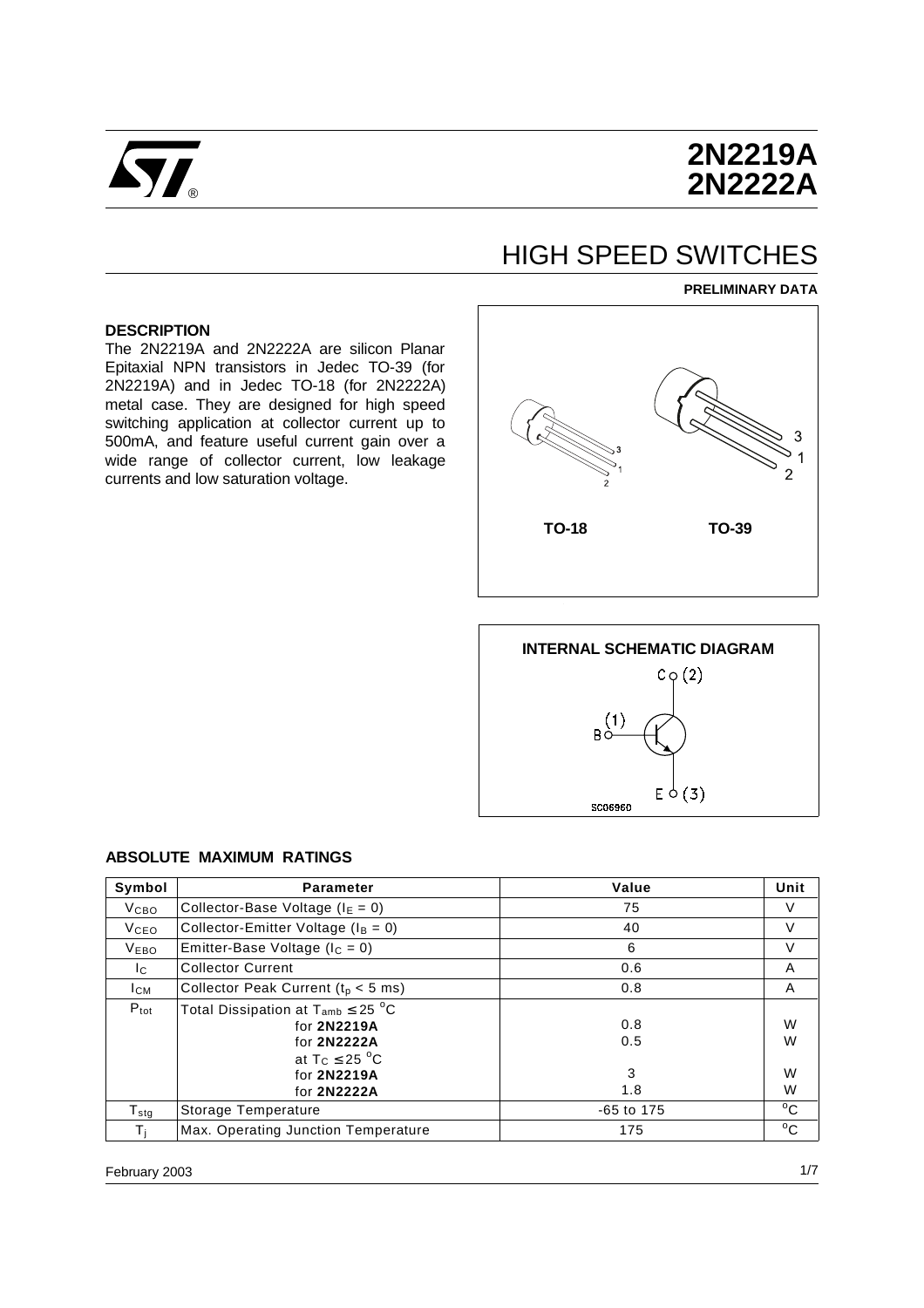### **THERMAL DATA**

|                       |                                     |     | TO-39 | <b>TO-18</b> |                |
|-----------------------|-------------------------------------|-----|-------|--------------|----------------|
| $R_{\text{thi-case}}$ | Thermal Resistance Junction-Case    | Max | 50    | 83.3         | $^{\circ}$ C/W |
| $Rthi-amb$            | Thermal Resistance Junction-Ambient | Max | 187.5 | 300          | $^{\circ}$ C/W |

### **ELECTRICAL CHARACTERISTICS**  $(T_{\text{case}} = 25 \text{ °C}$  unless otherwise specified)

| Symbol           | <b>Parameter</b>                                       | <b>Test Conditions</b>                                                                                                                                                                                                                                                                              | Min.                                    | Typ. | Max.               | Unit     |
|------------------|--------------------------------------------------------|-----------------------------------------------------------------------------------------------------------------------------------------------------------------------------------------------------------------------------------------------------------------------------------------------------|-----------------------------------------|------|--------------------|----------|
| ICBO             | <b>Collector Cut-off</b><br>Current $(I_E = 0)$        | $V_{CB} = 60 V$<br>$T_i = 150 °C$<br>$V_{CB} = 60 V$                                                                                                                                                                                                                                                |                                         |      | 10<br>10           | nA<br>μA |
| I <sub>CEX</sub> | <b>Collector Cut-off</b><br>Current ( $V_{BE} = -3V$ ) | $V_{CE} = 60 V$                                                                                                                                                                                                                                                                                     |                                         |      | 10                 | nA       |
| <b>IBEX</b>      | <b>Base Cut-off Current</b><br>$(V_{BE} = -3V)$        | $VCE = 60 V$                                                                                                                                                                                                                                                                                        |                                         |      | 20                 | nA       |
| <b>IEBO</b>      | <b>Emitter Cut-off Current</b><br>$(IC = 0)$           | $V_{EB} = 3 V$                                                                                                                                                                                                                                                                                      |                                         |      | 10                 | nA       |
| $V_{(BR)CBO}$    | Collector-Base<br>Breakdown Voltage<br>$(I_E = 0)$     | $I_c = 10 \mu A$                                                                                                                                                                                                                                                                                    | 75                                      |      |                    | $\vee$   |
| $V_{(BR)CEO*}$   | Collector-Emitter<br>Breakdown Voltage<br>$(I_B = 0)$  | $IC = 10 mA$                                                                                                                                                                                                                                                                                        | 40                                      |      |                    | V        |
| $V_{(BR)EBO}$    | Emitter-Base<br>Breakdown Voltage<br>$(IC = 0)$        | $I_E = 10 \mu A$                                                                                                                                                                                                                                                                                    | 6                                       |      |                    | V        |
| $VCE(sat)$ *     | Collector-Emitter<br><b>Saturation Voltage</b>         | $c = 150$ mA<br>$I_B = 15$ mA<br>$c = 500$ mA<br>$I_B = 50$ mA                                                                                                                                                                                                                                      |                                         |      | 0.3<br>$\mathbf 1$ | V<br>V   |
| $VBE(sat)*$      | Base-Emitter<br><b>Saturation Voltage</b>              | $lc = 150$ mA<br>$I_B = 15 \text{ mA}$<br>$I_C = 500$ mA<br>$I_B = 50$ mA                                                                                                                                                                                                                           | 0.6                                     |      | 1.2<br>2           | V<br>V   |
| $h_{FE}$         | DC Current Gain                                        | $VCE = 10 V$<br>$I_c = 0.1$ mA<br>$V_{CE}$ = 10 V<br>$I_C = 1$ mA<br>$IC = 10 mA$<br>$V_{CE} = 10 V$<br>$V_{CE} = 10 V$<br>$c = 150$ mA<br>$I_c = 500 \text{ mA}$<br>$V_{CE}$ = 10 V<br>$I_c = 150 \text{ mA}$<br>$V_{CE} = 1 V$<br>$IC = 10 mA$<br>$V_{CE} = 10 V$<br>$T_{amb}$ = -55 $^{\circ}$ C | 35<br>50<br>75<br>100<br>40<br>50<br>35 |      | 300                |          |
| $h_{fe}$ *       | Small Signal Current<br>Gain                           | $V_{CE}$ = 10 V<br>$f = 1$ KHz<br>$c = 1$ mA<br>$V_{CE} = 10 V$<br>$f = 1KHz$<br>$l_c = 10$ mA                                                                                                                                                                                                      | 50<br>75                                |      | 300<br>375         |          |
| $f_T$            | <b>Transition Frequency</b>                            | $V_{CE}$ = 20 V<br>$IC = 20 mA$<br>$f = 100$ MHz                                                                                                                                                                                                                                                    |                                         | 300  |                    | MHz      |
| $C_{EBO}$        | Emitter-Base<br>Capacitance                            | $I_C = 0$<br>$V_{EB} = 0.5 V$ f = 100KHz                                                                                                                                                                                                                                                            |                                         |      | 25                 | рF       |
| Ссво             | Collector-Base<br>Capacitance                          | $V_{CB} = 10 V$<br>$f = 100$ KHz<br>$I_E = 0$                                                                                                                                                                                                                                                       |                                         |      | 8                  | рF       |
| $R_{e(hie)}$     | Real Part of Input<br>Impedance                        | $IC = 20 mA$<br>$V_{CE} = 20 V$<br>$f = 300 MHz$                                                                                                                                                                                                                                                    |                                         |      | 60                 | Ω        |

 $\sqrt{M}$ 

\* Pulsed: Pulse duration = 300  $\mu$ s, duty cycle  $\leq$  1 %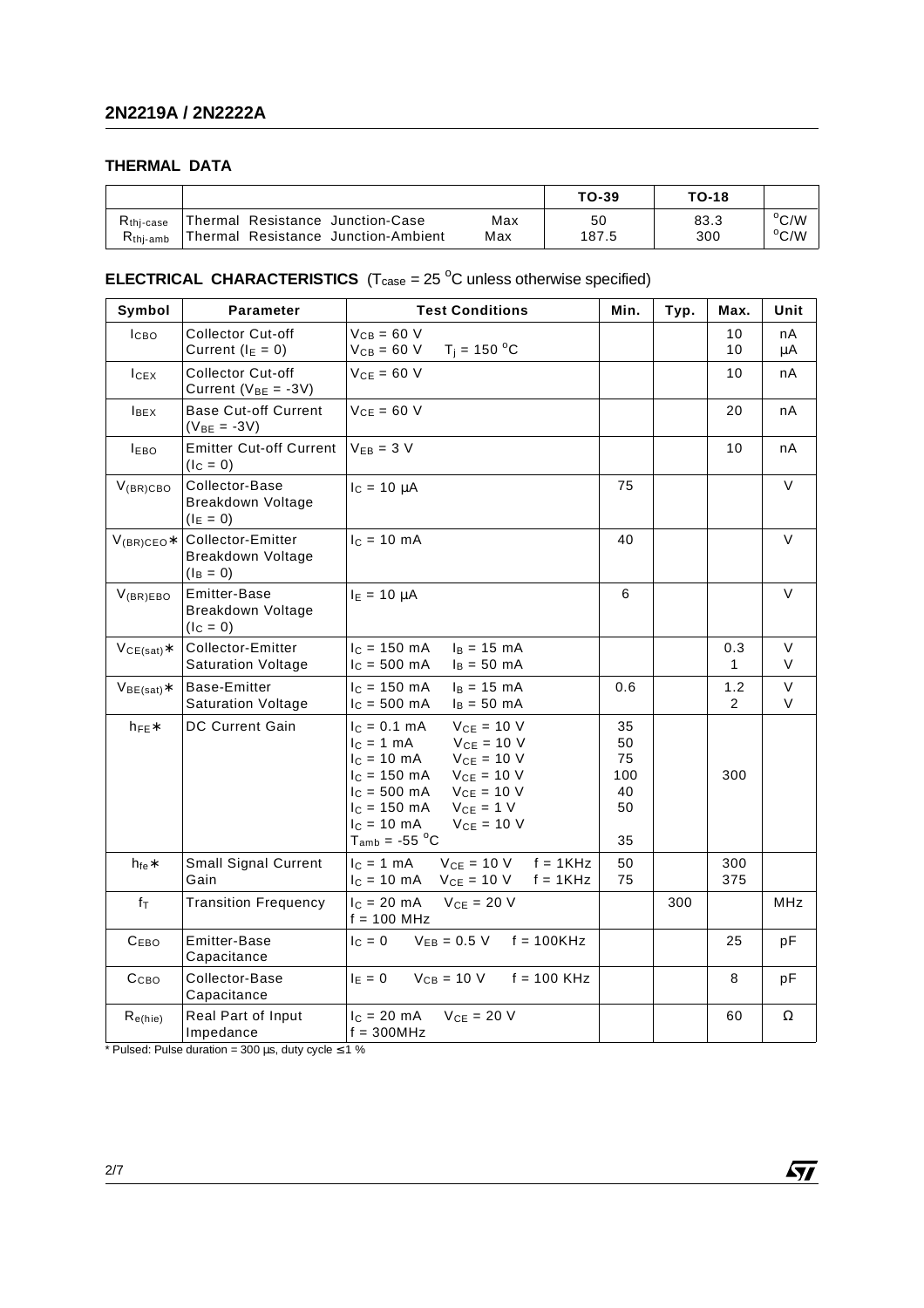| Symbol            | <b>Parameter</b>                 | <b>Test Conditions</b>                                                                               | Min.      | Typ. | Max.      | Unit                   |
|-------------------|----------------------------------|------------------------------------------------------------------------------------------------------|-----------|------|-----------|------------------------|
| NF                | Noise Figure                     | $I_C = 0.1$ mA $V_{CE} = 10$ V<br>f = 1KHz $R_g = 1K\Omega$                                          |           | 4    |           | dB                     |
| h <sub>ie</sub>   | Input Impedance                  | $I_C = 1$ mA $V_{CE} = 10$ V<br>$I_C = 10 \text{ mA}$ V <sub>CE</sub> = 10 V                         | 2<br>0.25 |      | 8<br>1.25 | $k\Omega$<br>$k\Omega$ |
| $h_{re}$          | Reverse Voltage Ratio            | $I_C = 1$ mA $V_{CE} = 10$ V<br>$I_C = 10 \text{ mA}$ V <sub>CF</sub> = 10 V                         |           |      | 8<br>4    | $10^{-4}$<br>$10^{-4}$ |
| $h_{oe}$          | Output Admittance                | $I_C = 1$ mA $V_{CE} = 10$ V<br>$I_C = 10 \text{ mA}$ V <sub>CE</sub> = 10 V                         | 5<br>25   |      | 35<br>200 | $\mu$ S<br>μS          |
| $**h1$            | Delay Time                       | $V_{\text{CC}} = 30 \text{ V}$ $I_{\text{C}} = 150 \text{ mA}$<br>$I_{B1}$ = 15 mA $V_{BB}$ = -0.5 V |           |      | 10        | ns                     |
| $t_{r}$ **        | Rise Time                        | $V_{\text{CC}} = 30 \text{ V}$ $I_{\text{C}} = 150 \text{ mA}$<br>$I_{B1}$ = 15 mA $V_{BB}$ = -0.5 V |           |      | 25        | ns                     |
| $t_{s}**$         | Storage Time                     | $V_{\text{CC}} = 30 \text{ V}$ $I_{\text{C}} = 150 \text{ mA}$<br>$I_{B1} = -I_{B2} = 15$ mA         |           |      | 225       | ns                     |
| $t_f**$           | <b>Fall Time</b>                 | $V_{\text{CC}} = 30 \text{ V}$ $I_{\text{C}} = 150 \text{ mA}$<br>$I_{B1} = -I_{B2} = 15$ mA         |           |      | 60        | ns                     |
| $r_{bb'} C_{b'c}$ | <b>Feedback Time</b><br>Constant | $I_c = 20 \text{ mA}$ $V_{CE} = 20 \text{ V}$<br>$f = 31.8 MHz$                                      |           |      | 150       | ps                     |

## **ELECTRICAL CHARACTERISTICS** (continued)

∗ Pulsed: Pulse duration = 300 µs, duty cycle ≤ 1 %

∗∗ See test circuit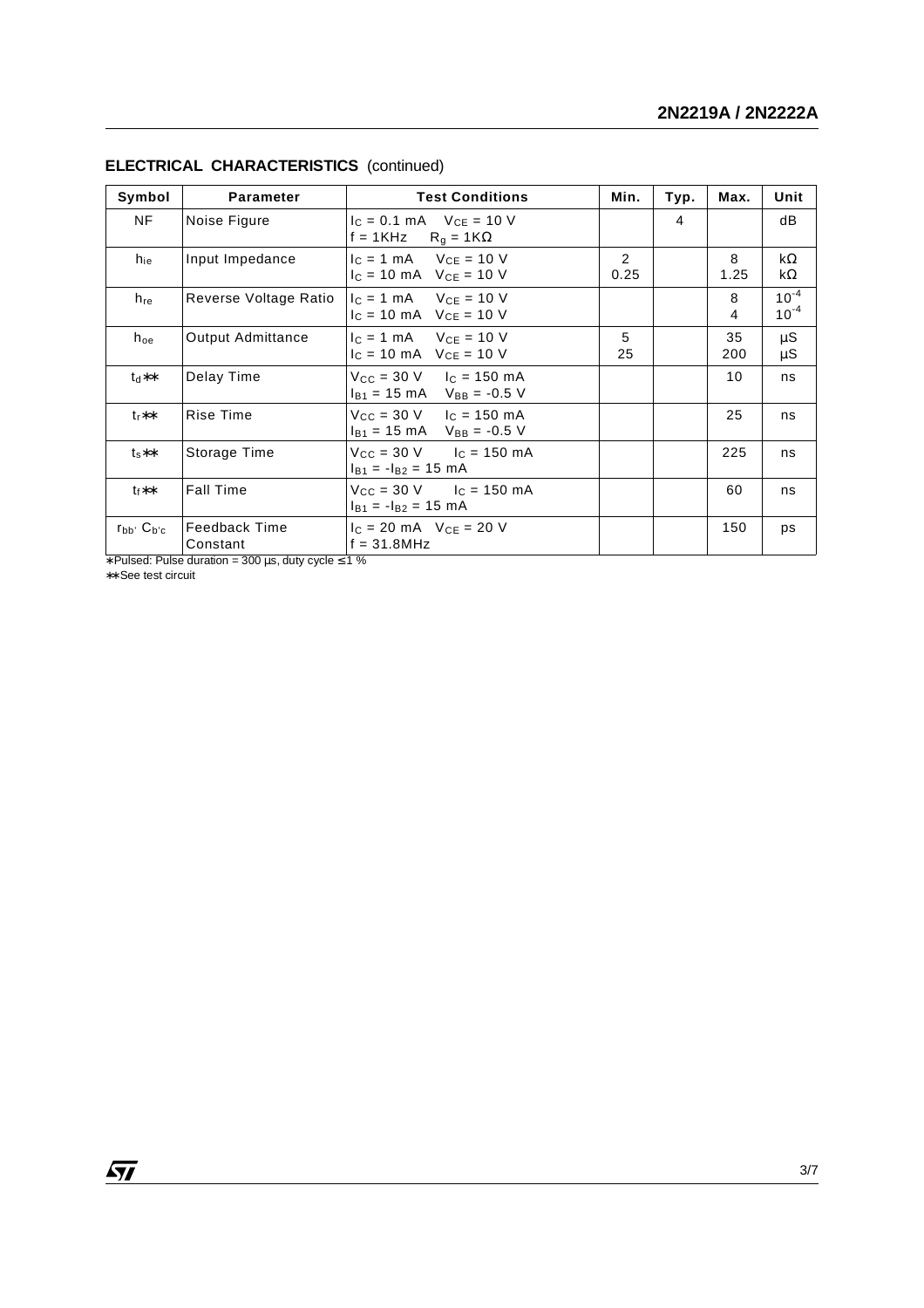## **2N2219A / 2N2222A**

Test Circuit fot  $t_d$ ,  $t_r$ .







4/7

 $\sqrt{5}$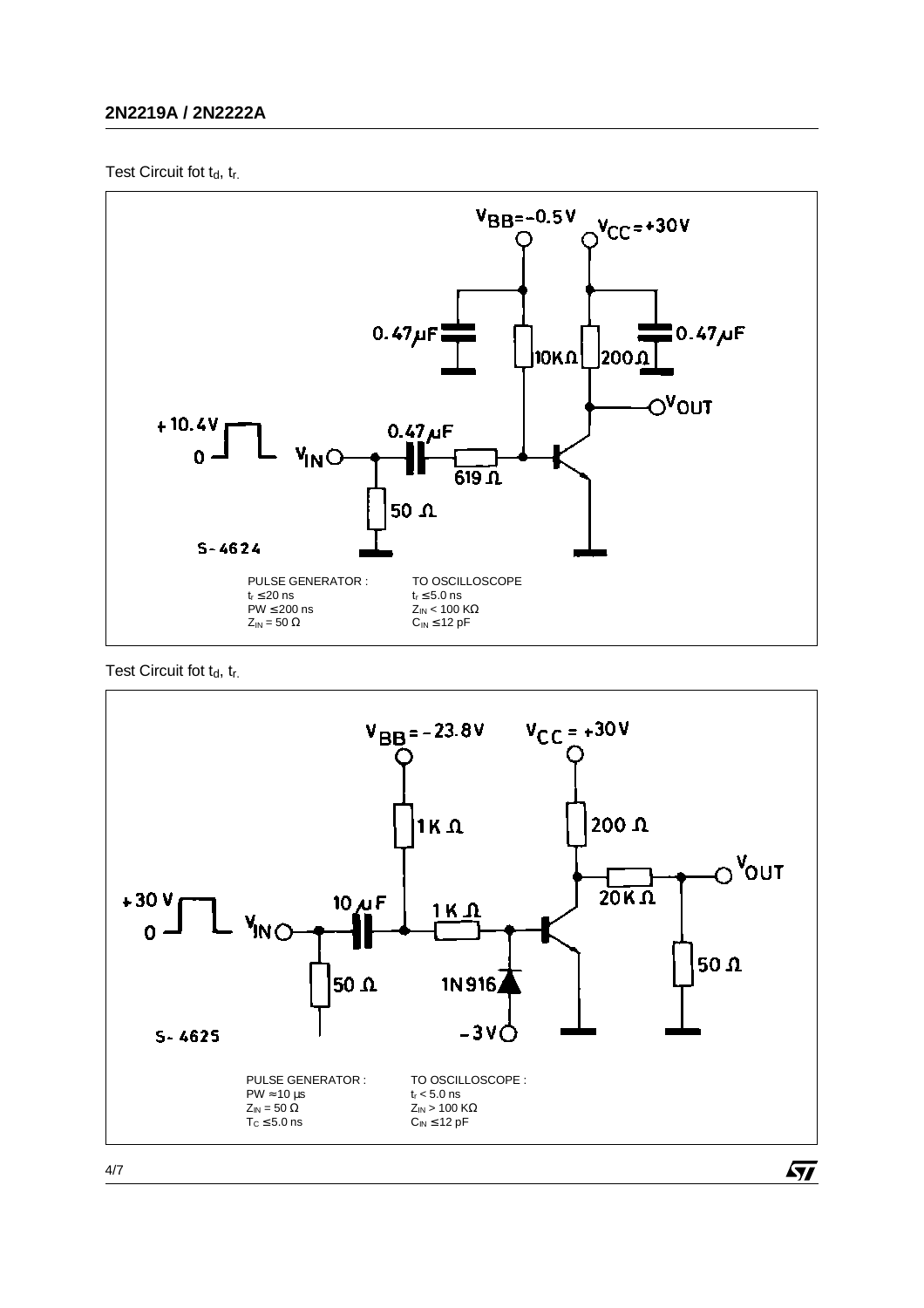| DIM.                      | mm           |      |       | inch         |       |       |  |
|---------------------------|--------------|------|-------|--------------|-------|-------|--|
|                           | MIN.         | TYP. | MAX.  | MIN.         | TYP.  | MAX.  |  |
| $\mathsf A$               |              | 12.7 |       |              | 0.500 |       |  |
| $\sf B$                   |              |      | 0.49  |              |       | 0.019 |  |
| $\mathsf D$               |              |      | 5.3   |              |       | 0.208 |  |
| $\mathsf E$               |              |      | 4.9   |              |       | 0.193 |  |
| $\mathsf F$               |              |      | 5.8   |              |       | 0.228 |  |
| G                         | 2.54         |      |       | 0.100        |       |       |  |
| $\boldsymbol{\mathsf{H}}$ |              |      | $1.2$ |              |       | 0.047 |  |
| $\mathsf I$               |              |      | 1.16  |              |       | 0.045 |  |
| L                         | $45^{\circ}$ |      |       | $45^{\circ}$ |       |       |  |



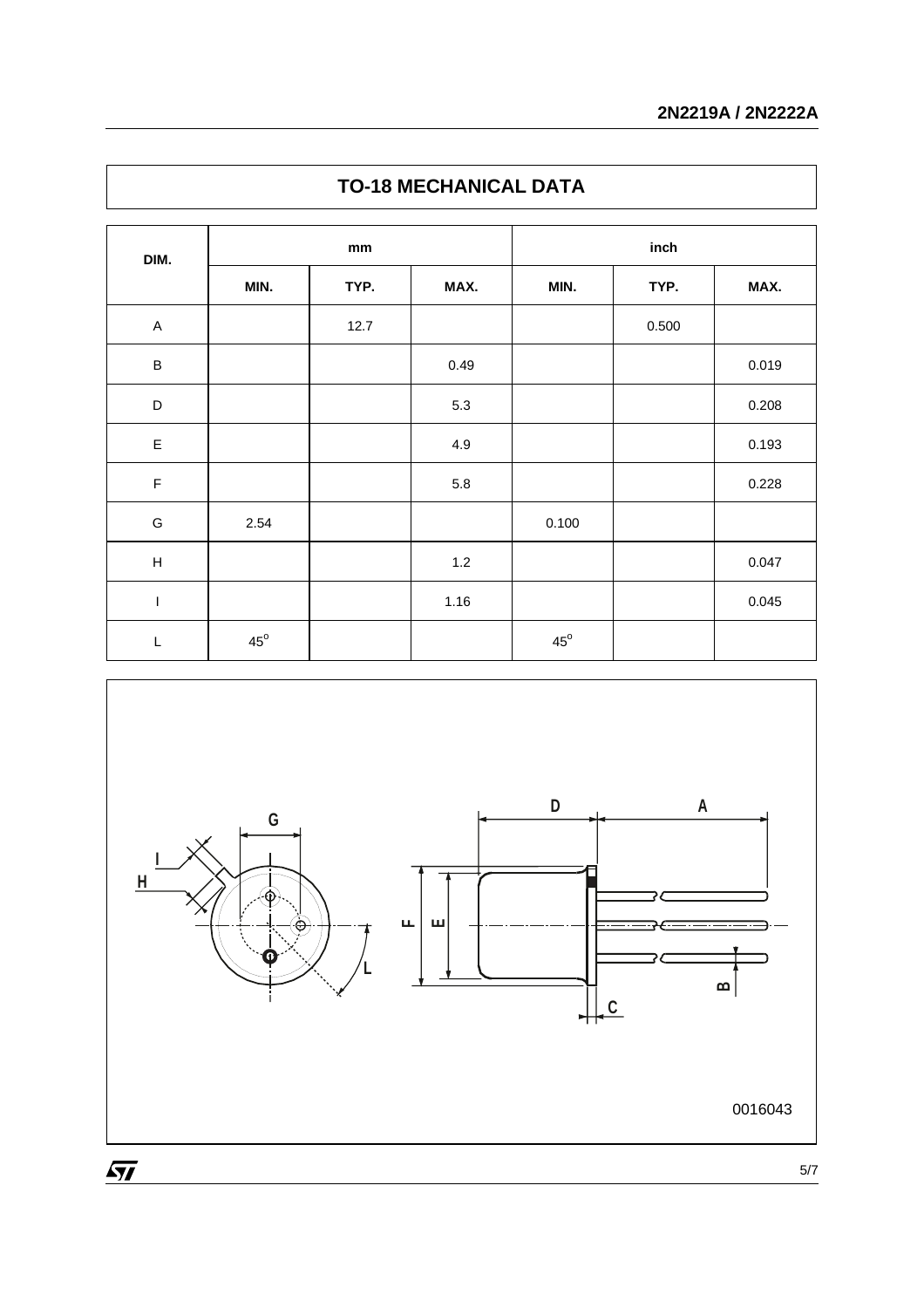## **2N2219A / 2N2222A**

| DIM.                      | $\mathop{\text{mm}}\nolimits$ |      |                     | inch  |      |       |  |
|---------------------------|-------------------------------|------|---------------------|-------|------|-------|--|
|                           | MIN.                          | TYP. | MAX.                | MIN.  | TYP. | MAX.  |  |
| $\mathsf A$               | 12.7                          |      |                     | 0.500 |      |       |  |
| $\sf B$                   |                               |      | 0.49                |       |      | 0.019 |  |
| D                         |                               |      | $6.6\,$             |       |      | 0.260 |  |
| $\mathsf E$               |                               |      | $8.5\,$             |       |      | 0.334 |  |
| $\mathsf F$               |                               |      | 9.4                 |       |      | 0.370 |  |
| ${\mathsf G}$             | 5.08                          |      |                     | 0.200 |      |       |  |
| $\boldsymbol{\mathsf{H}}$ |                               |      | $1.2$               |       |      | 0.047 |  |
| $\mathsf I$               |                               |      | $0.9\,$             |       |      | 0.035 |  |
| L                         |                               |      | $45^{\circ}$ (typ.) |       |      |       |  |





6/7